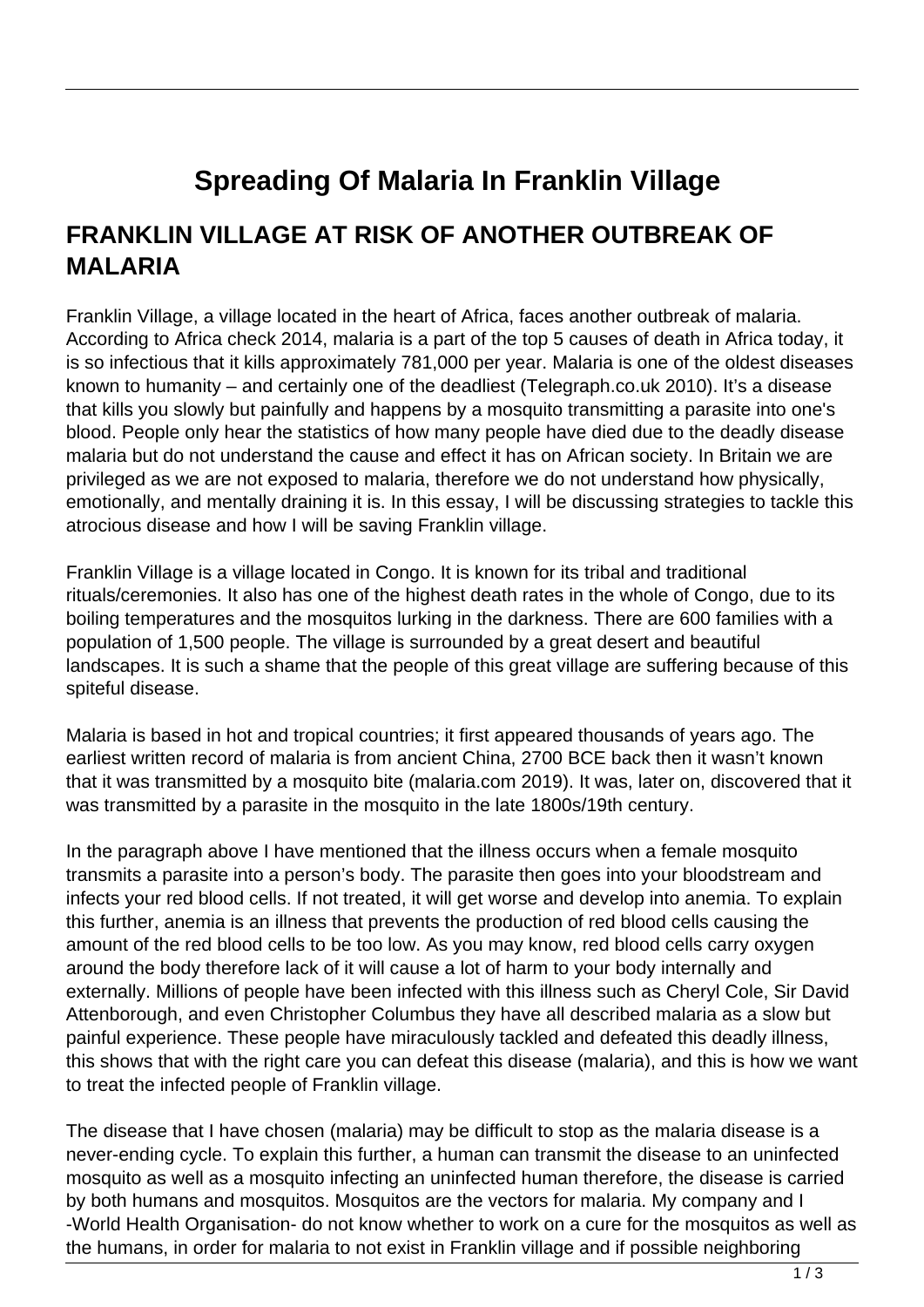villages. Another problem that I may come across is the fact that malaria infects millions of people so finding something that can treat millions of people will be almost impossible.

To guarantee and promise to the villagers that this cure will be 100% effective will be hard to do with no hesitation, as there could be many setbacks and problems we will run into. To elaborate on this, the mosquitos could become immune to this cure making the disease even more difficult to cure than it was before. It will be extremely expensive due to the fact I am on a budget, to find a cure is going to take effort and perseverance, but I am willing to find the perfect cure that is waiting to be found. One more reason why the disease will be very hard to stop is that when the disease is curable the symptoms are mild. According to the NHS 2018, these are the mild symptoms of malaria;

- Muscle pains
- Diarrhea
- Vomiting
- Headaches
- Feeling hot and shivery
- A high temperature of 38C or above
- Generally feeling unwell

As you can see these symptoms are not severe and are very mild, hence why spotting malaria at an early stage is very rare. In order to prevent the outbreak, my organization and I need to inform the people of Franklin village on when to see a doctor and how to treat their symptoms.

My tactics to stop the sickness in this village is to educate/inform the people so that they know what to do in certain medical situations. For example, if a child has a fever, they should go to the local hospital/medical care center, in order to get checked and see if they are infected with malaria. As I mentioned before, when the symptoms are mild the illness is curable if the symptoms aren't treated when mild, it can evolve into severe symptoms that are hard to treat such as yellow skin and seizures. Another way to protect Franklin's village is to provide them with nets. The Against Malaria Foundation 2019, states that each net costs \$2.00 (this is equivalent to £1.57), lasts for 3-4 years, and protects, on average, two people. This price is relatively cheap and convenient as it lasts for up to 4 years and is easily renewable. I know that it is not 100% effective but as Deuce McAllister says, ''It's a start. You have to start somewhere, and it's a good start for us.'' Another way to prevent the outbreak is to train the people of the village to find a way to get themselves clean water. The next stage would be to block the puddles with mud, stones or wood, in order to prevent mosquitos from multiplying because female mosquitos only lay eggs in still water. Furthermore, drinking the contaminated water will make you very ill and can lead to other diseases such as cholera so it is for their own good.

One of my main tactics is to start a partnership with laboratories that specialize in diseases such as malaria in order to find the most convenient and most effective cure. Fake anti-malarial drugs are a huge problem. It is estimated that around 20 percent of the one million deaths caused by malaria annually can be blamed on counterfeit drugs (the telegraph 2019). By the statistics, you can see that 20% of the one million people could have easily been saved, given the right resources. This number motivates me as I know that making an affordable and accessible